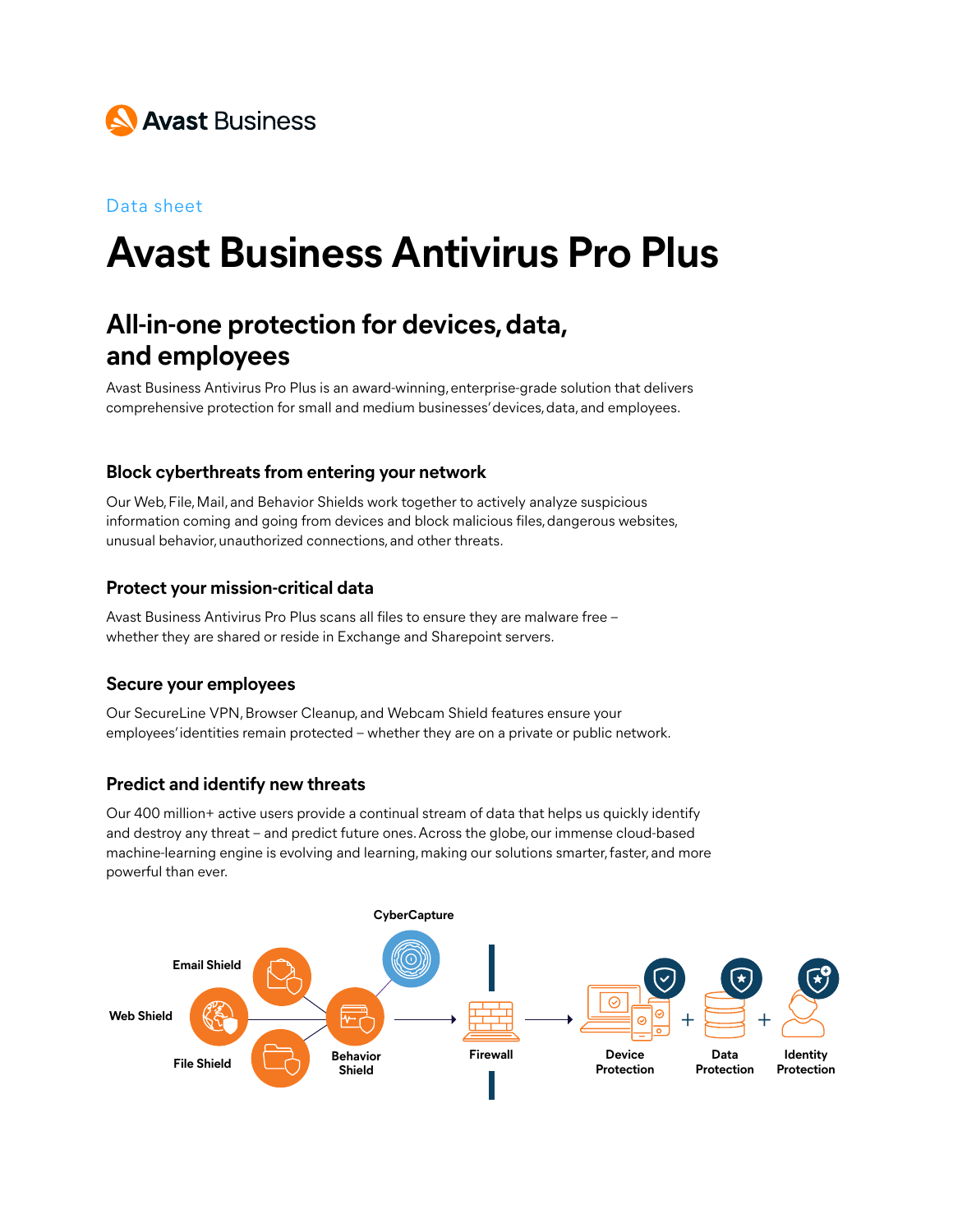

# **Features**

#### **File Shield** Scans any file that is opened or downloaded to make sure it's malware-free.

#### **Web Shield**

Checks web URLs and certificates to ensure they're safe before a network connection is made.

#### **Mail Shield**

Inspects both incoming and outgoing emails to ensure they are completely malware-free.

#### **Behavior Shield**

Looks for suspicious behavior in programs installed on devices that may indicate malicious code.

#### **CyberCapture**

Detects and analyzes suspicious files in a safe, virtual environment.

#### **Firewall**

Monitors all network traffic between PCs and the outside world to prevent unauthorized communication.

#### **SmartScan**

Scans for malware, outdated applications, unsafe settings, and suspicious add-ons.

#### **Sandbox**

Lets users run applications, download files, and visit websites in a virtual environment that is isolated from the computer.

#### **Wi-Fi Inspector**

Scans networks for vulnerabilities, checks network, device, and router settings, and identifies threats.

#### **Real Site**

Protects against DNS hijacking to ensure the correct website is displayed.

#### **Rescue Disk**

Boots up a PC that's been infected with malware from a USB that contains a clean version of the system.

#### **Security Browser Extension**

Scans sites for authenticity and blocks malicious ads.

#### **Remote Access Shield**

Choose who can remotely access your computer and block unwanted connections to prevent Remote Desktop Protocol (RDP) exploits and brute-force attacks.

#### **Software Updater\***

Keeps commonly used third-party software up to date to eliminate potential security exploits.

#### **Data Shredder**

Overwrites files multiple times to permanently erase sensitive data making it irretrievable.

#### **Exchange Server Protection**

Scans and filters emails at the Exchange server level – stopping potential attacks before they spread to the network.

#### **SharePoint Server Protection**

Checks all files uploaded onto shared storage to ensure malware cannot compromise data.

#### **Password Protection**

Secures your browser stored passwords from theft.